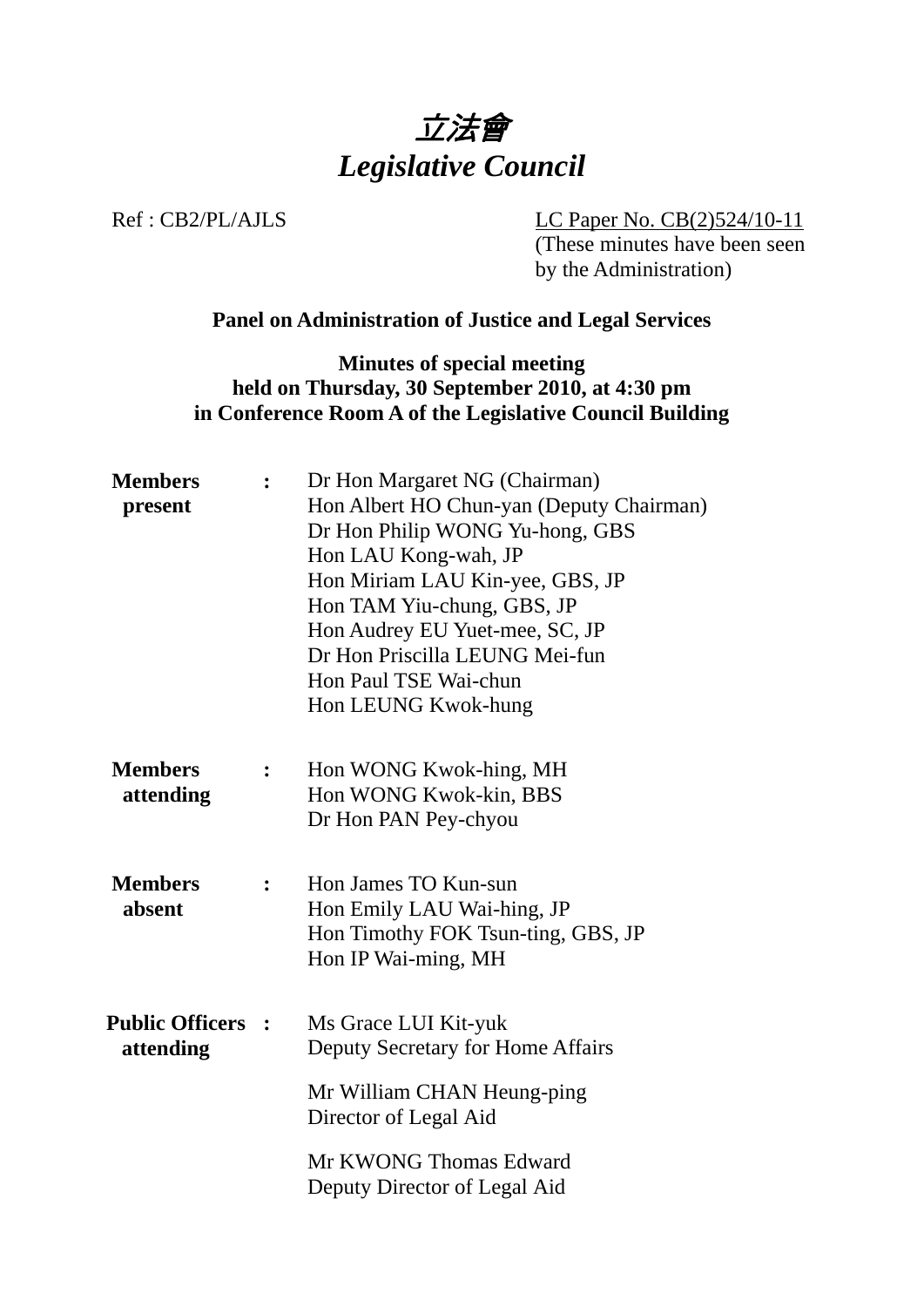| <b>Attendance by :</b><br>invitation |                | <b>Hong Kong Bar Association</b>                                                   |
|--------------------------------------|----------------|------------------------------------------------------------------------------------|
|                                      |                | Mr Ruy Barretto, SC                                                                |
|                                      |                | Mr Kumar Ramanathan, SC                                                            |
|                                      |                | Mr Valentine YIM                                                                   |
|                                      |                | Mr Nicholas Pirie                                                                  |
|                                      |                | <u>The Law Society of Hong Kong</u>                                                |
|                                      |                | Mr Leslie YEUNG<br>Member of the Legal Aid Committee                               |
|                                      |                | Ms Rebecca HO<br>Member of the Legal Aid Committee                                 |
|                                      |                | Ms Christine W S CHU<br><b>Assistant Director of Practitioners Affairs</b>         |
|                                      |                | The Hong Kong Federation of Trade Unions<br><b>Rights &amp; Benefits Committee</b> |
|                                      |                | Mr TAM Kin-sun<br><b>Committee Member</b>                                          |
|                                      |                | <b>Civic Party</b>                                                                 |
|                                      |                | Mr Dennis KWOK<br>Member                                                           |
| <b>Clerk</b> in<br>attendance        | $\ddot{\cdot}$ | Miss Flora TAI<br>Chief Council Secretary (2)3                                     |
| <b>Staff</b> in<br>attendance        | $\ddot{\cdot}$ | Mr KAU Kin-wah<br>Assistant Legal Adviser 6                                        |
|                                      |                | Ms Amy YU<br>Senior Council Secretary (2)3                                         |
|                                      |                | Mrs Fonny TSANG<br>Legislative Assistant (2)3                                      |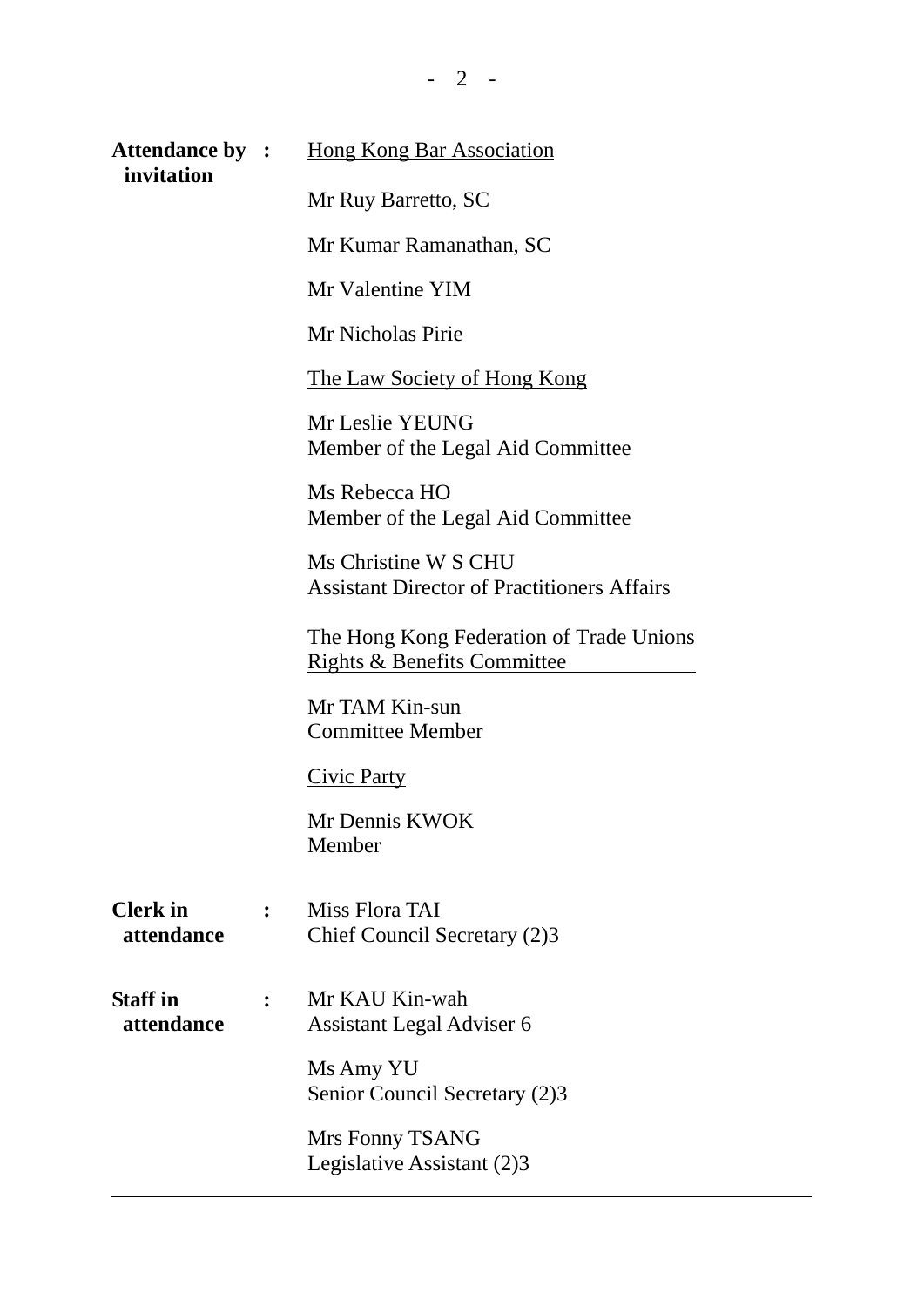| Five-yearly review of the criteria for assessing the financial eligibility |
|----------------------------------------------------------------------------|
| of legal aid applicants                                                    |

[LC Paper Nos. CB(2)1148/09-10(01), CB(2)1200/09-10(01), CB(2)1364/09-10(01), CB(2)1600/09-10(01), CB(2)1601/09-10(01), CB(2)1654/09-10(01), CB(2)2076/09-10(01), CB(2)2099/09-10(01),  $CB(2)2103/09-10(01)$ ,  $CB(2)2105/09-10(01)$  to (02), CB(2)2298/09-10(01), CB(2)2304/09-10(01), CB(2)2327/09-10(01) and CB(2)2329/09-10(01)]

### Briefing by the Administration

Deputy Secretary for Home Affairs ("DSHA") briefed members on the Administration's paper [LC Paper No. CB(2)2298/09-10(01)] setting out the Administration's latest recommendations arising from the current five-yearly review of the criteria for assessing the financial eligibility of legal aid applicants ("five yearly review"). DSHA advised that having considered the views expressed by the Legal Aid Services Council ("LASC"), the Panel and relevant stakeholders, the Administration proposed to further relax the financial eligibility limit ("FEL") of the Supplementary Legal Aid Scheme ("SLAS") from \$1 million to \$1.3 million and to lower the age requirement for elderly persons to be entitled to an amount equivalent to the FEL of the Ordinary Legal Aid Scheme ("OLAS") be disregarded in calculating their financial resources from 65 to 60. These improvement measures aimed to further extend the ambit of legal aid to cover more needy people.

2. The Chairman said that when the five-yearly review was last discussed at the meeting on 21 July 2010, the Panel passed a motion that the Government should, based on the Hong Kong Bar Association's ("Bar Association") proposal for amending the Legal Aid Ordinance (Cap. 91) ("LAO"), conduct a study as soon as possible on the implementation of measures to expand and improve legal aid services. The Panel had requested the Administration to revert to members on its consideration of the proposals put forward by the Bar Association for broadening the scope of SLAS, and that an injection of funding be made into the SLAS Fund for this purpose. She asked whether the Administration had undertaken any work in this regard over the past two months.

3. DSHA responded that the Administration noted that LASC's Interest Group on Scope of Legal Aid ("Interest Group") was examining the possibilities for expansion of the scope of SLAS, including the proposals put forward by the Bar Association. As indicated by the Chairman of LASC at the Panel meeting held on 24 May 2010, the Interest Group aimed to finish the study in six months. In the meantime, the Administration had been undertaking relevant preparatory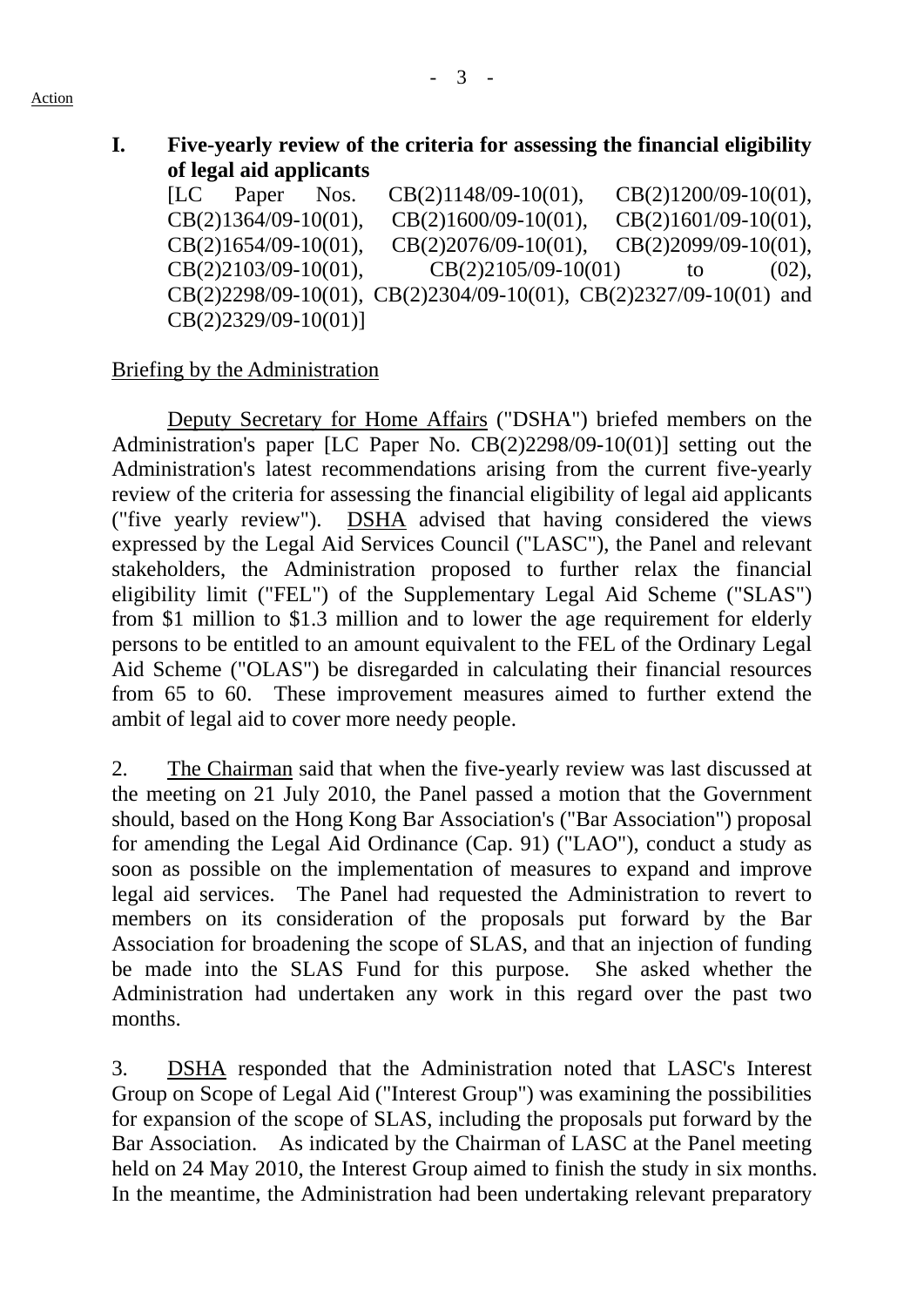work, including examination of the justifications and considerations for the Administration's injection of \$27 million into the SLAS Fund in 1995. Such preparatory work would facilitate the Administration's consideration of the recommendations of LASC on the scope of SLAS once they were available.

4. The Chairman informed members that LASC had advised the LegCo Secretariat that it would not be able to send representatives to the meeting. LASC had also advised that its Interest Group was continuing its study on expansion of SLAS and aimed to finish the study by around end of November 2010. LASC would deliberate on its recommendations and advise the Administration accordingly. It would also keep the Panel informed.

5. Members noted the updated background brief prepared by the Legislative Council ("LegCo") Secretariat on the five-yearly review [LC Paper No. CB(2)2304/09-10(01)].

### Views of deputations

### *Bar Association*

6. Mr Kumar Ramanathan and Mr Ruy Barretto highlighted the following points made in the Bar Association's submission for the meeting [LC Paper No. CB(2)2327/09-10(01)] -

- (a) the Bar Association had put forth in its submission dated 20 July 2010 concrete proposals for expanding the scope of SLAS to widen access to justice for the middle class. The proposals were not new, as they were based on those made by LASC's Interest Group back in 2002. There should be no further foot-dragging on the part of the Administration. The Administration should provide a definite timetable for dealing with the proposals;
- (b) the Administration had misunderstood the proper principles of SLAS. The Administration had stressed that SLAS was aimed at cases that carried a high chance of success. This was contrary to section 10(3) of LAO which provided that the test for the grant of legal aid was "reasonable grounds" for taking legal actions, and not a high chance of success;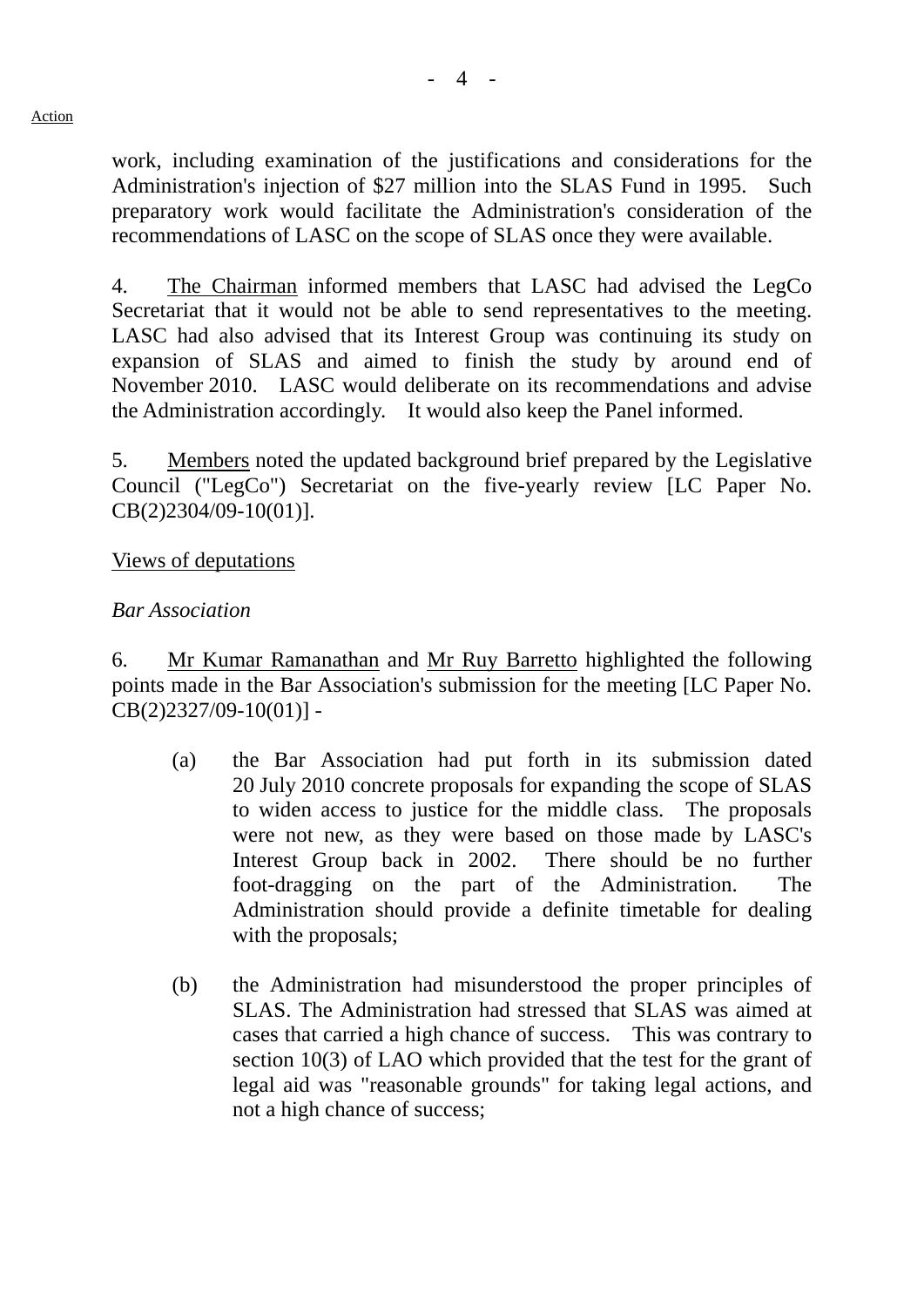- (c) the proposed expansion of the scope of SLAS would not undermine the financial viability of the Scheme. With the implementation of the Civil Justice Reform, it was envisaged that more cases would be settled before they went to court. This meant that more SLAS cases could be settled with relatively little legal costs, and the SLAS Fund would benefit from the contributions from damages recovered by legally aided persons in such cases. Should the scope of SLAS be broadened to cover a wider range of cases, more people would benefit from it and the increased demand on the Scheme would also generate more income for the SLAS Fund;
- (d) the existing FELs were too low. To reflect the full costs of legal proceedings which might include liability to pay for the opponent's costs in addition to the litigant's own legal costs should the action fail, the FEL for SLAS should be raised to the region of \$3 million; and
- (e) the Bar Association maintained its view that the age requirement for exempting part of the savings in calculating disposable capital should be lowered to the age of 50, on the ground that people at that age would face undue hardship if they were required to risk their retirement savings for a litigation, bearing in mind that they were nearing retirement and it might be difficult for them to rebuild their retirement assets once lost.

*Law Society of Hong Kong ("Law Society")*  [LC Paper No. CB(2)2329/09-10(01)]

7. Mr Leslie YEUNG said that the Law Society supported the Bar Association's stance on expansion of SLAS. He expressed dissatisfaction that there had not been any progress on the Administration's consideration of the proposals on expansion of SLAS since the last Panel meeting held in July 2010.

### *The Hong Kong Federation of Trade Unions, Rights & Benefits Committee ("HKFTU")*

8. Mr TAM Kin-sun urged the Administration to re-consider seriously HKFTU's proposal that the means test be waived for employees who had been granted an award by the Labour Tribunal ("LT") but the employers concerned lodged an appeal to the High Court. He pointed out that due to the high legal costs involved in an appeal case in the High Court, many employees had been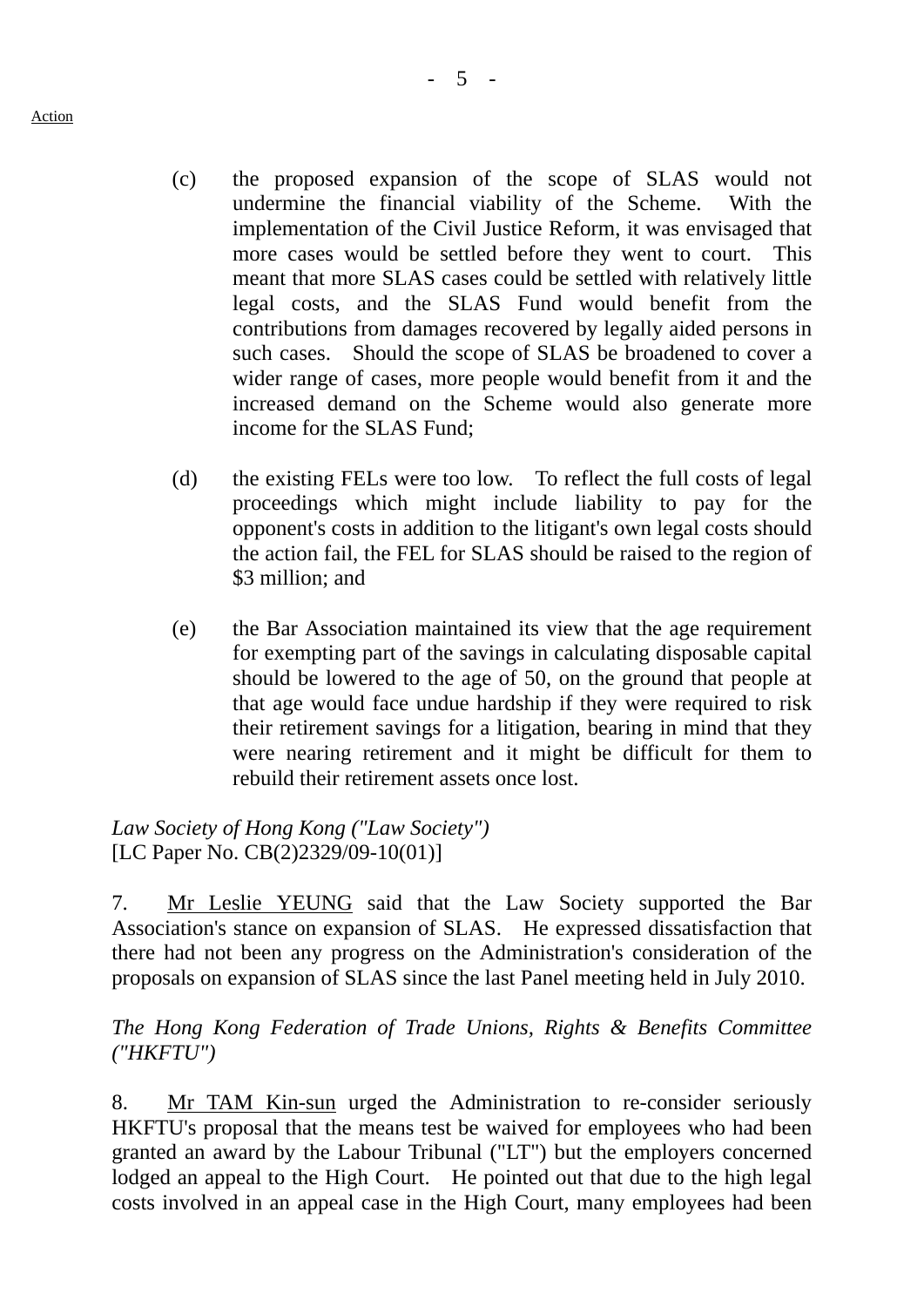forced to give up their right to recover wages. He further said that the Administration had indicated that for cases where the insolvent employer employed less than 20 employees, and there was sufficient evidence to support the presentation of a winding up/bankruptcy petition but it was unreasonable or

uneconomical to do so, the Legal Aid Department ("LAD") could make a recommendation to the Commissioner for Labour to make ex-gratia payment to the employees concerned. His experience, however, was that the Labour Department seldom exercised such discretion.

9. The Chairman invited Mr TAM Kin-sun to give his view on whether the Administration's proposed increase of the FEL for OLAS to \$260,000 could help resolve the difficulties faced by employees in wage claims. In response, Mr TAM Kin-sun said that the FEL for OLAS was too low. He pointed out that even if an employee's financial resources did not exceed \$260,000 and was granted legal aid, he might be required to pay a contribution towards the legal costs incurred, which might amount to tens of thousands of dollars. In his view, the proposed increase of the FEL for OLAS would not be of much help to employees in pursuing wage claims.

# *Civic Party*

10. Mr Dennis KWOK expressed dissatisfaction that the Administration was unable to report any progress to the Panel on its consideration of the proposed amendments to LAO put forward by the Bar Association, in particular those relating to the expansion of the scope of SLAS, since the Panel's discussion in July 2010. Mr KWOK did not consider it necessary for the Administration to await the completion of LASC's study on expansion of SLAS before coming to its own view on Bar Association's proposals, given that such proposals were initiated by LASC back in 2002.

# Discussion

### *Assistance to employees in wage claims*

11. The Chairman said that the Panel had also requested the attendance of representatives of the Labour and Welfare Bureau for the meeting to discuss measures to assist employees in wage claims. The Labour Department had advised the LegCo Secretariat that it would not send representatives to the meeting. The LegCo Secretariat was given to understand that the Labour Department had provided information on the efforts and measures it had taken against defaults of LT awards to Home Affairs Bureau ("HAB") to facilitate its reporting to the Panel on the subject.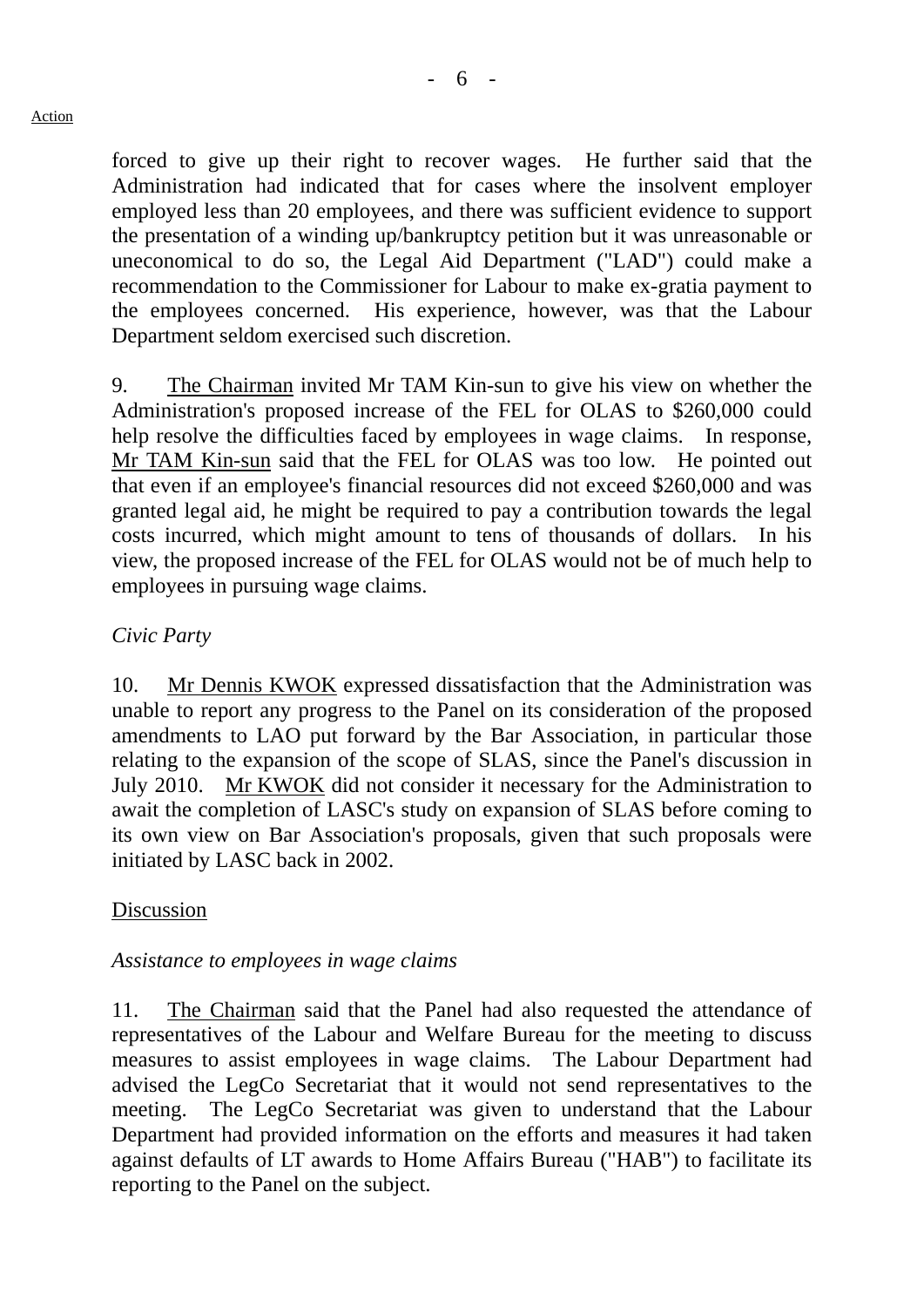12. In response to members' request, DSHA reported on the measures taken by the Labour Department to assist aggrieved employees in their wage claims. Where the employer was insolvent, the Labour Department would refer the affected employees to LAD to file winding-up/ bankruptcy petition against the employer and assist them to apply to the Protection of Wages on Insolvency Fund ("PWIF") for ex-gratia payments in respect of wages and termination payments. The Labour Department had also put in place the Award Enforcement Support Service since July 2008, whereby an officer in each of the Labour Relations Division branch offices was assigned to provide to employees information on modes of executing the LT award, assist in the application procedures of PWIF and make appropriate referrals to relevant government departments for legal and financial aids.

(*Post-meeting note*: After the meeting, the Administration had provided a supplementary paper on the measures taken by the Labour Department to assist employees in wage claims, which was issued to members vide LC Paper No. CB(2)156/10-11(01) on 27 October 2010.)

13. Mr WONG Kwok-hing questioned the effectiveness of the measures taken by the Labour Department in resolving the practical difficulties faced by employees in wage claims. He stressed that the gist of the problem was that the legal costs for the filing of winding-up/bankruptcy petitions against insolvent employers (about \$60,000) was often disproportionate to the amount of the wage claim (the median amount of such claim in 2008-2009 was \$40,000). Employees concerned who were not able to pass the means test for legal aid were practically forced to give up their right to recover outstanding wages. Even for employees who were able to obtain legal aid in their filing of winding-up/bankruptcy petitions, they might be required to make contributions to the legal costs incurred. Mr WONG urged the Administration to give serious consideration to HKFTU's proposal that legal aid be granted unconditionally to employees in wage claims.

14. DSHA responded that waiver of means test was a major departure from the legal aid policy and the Administration did not consider it appropriate to exempt a particular group of persons from the means test on the basis of their background or the type of cases they were pursuing. While the Administration could not accede to the request for waiving the means test in respect of wage claims, it recognized the difficulties faced by employees and was working on measures to assist them in this regard. In response to Mr WONG Kwok-hing's further enquiry, DSHA said that after LASC had completed its study by end of November 2010, the Administration would consider LASC's recommendations and come up with proposals to improve access to legal aid, including measures to assist employees in wage claims.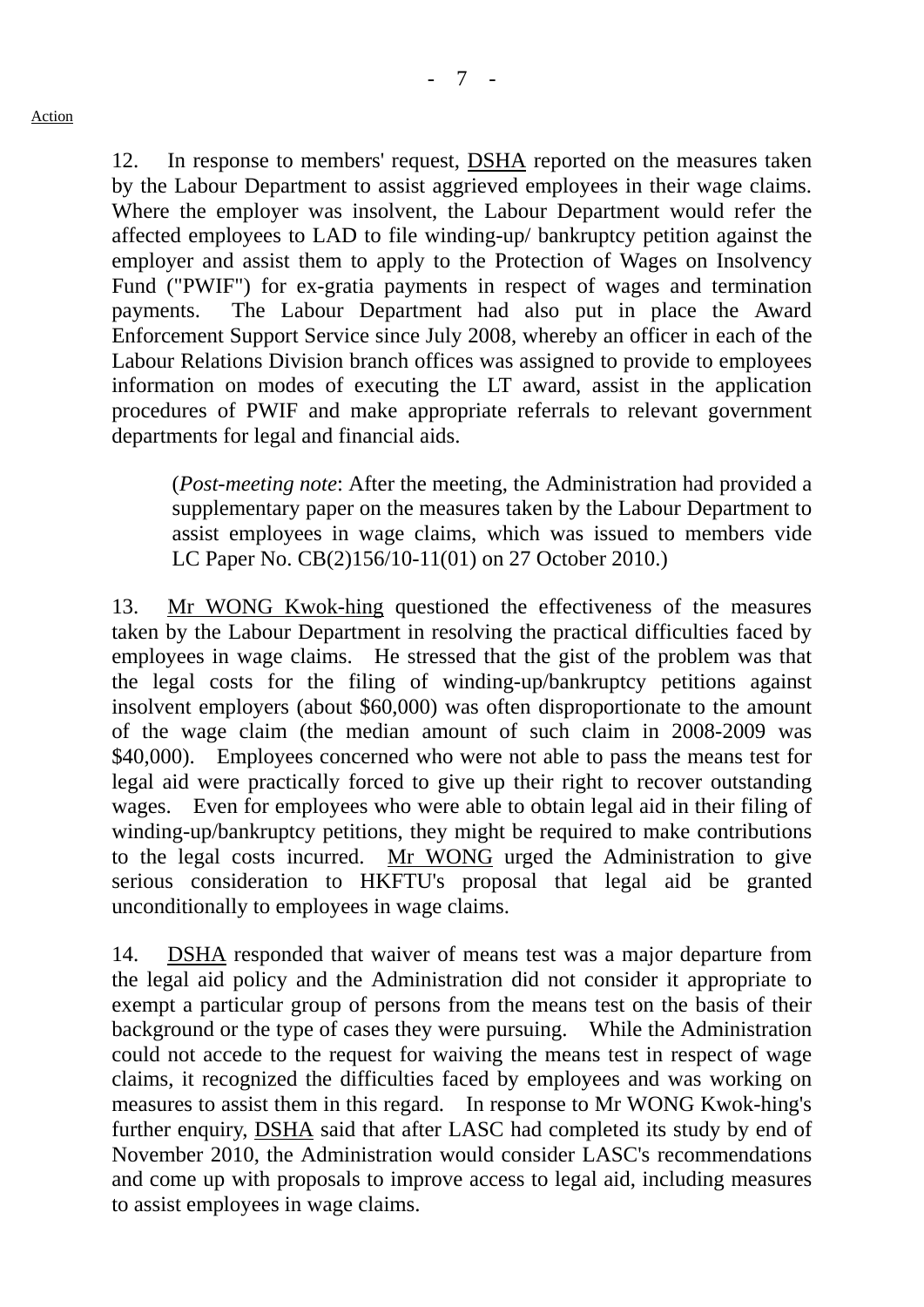15. On the issue of contribution payable by legally aided employees in wage claim cases, Director of Legal Aid ("DLA") advised that a contribution was payable by a legally aided person whose financial resources exceeded a certain level. The relevant data indicated that some 90% of the legally aided persons under OLAS either did not have to pay any contribution or were only required to pay \$1,000 or \$2,000 as contribution. Furthermore, should a legally aided person win his case, his legal costs would be paid by the other party and the contribution he had paid might be refunded to him.

### *Expansion of scope of SLAS*

16. In response to the Chairman's enquiry on whether the Administration had examined the Bar Association's proposals for expansion of SLAS, DSHA said that HAB and LAD had commenced to study the proposals after they were put forth in July 2010. Representatives of LAD had also participated in the work of LASC's Interest Group which was examining the Bar Association's proposals along with its own study. She stressed that as LASC was the statutory body charged with the responsibility for advising the Government on legal aid policy, the Administration should consider the recommendations of LASC before coming to its view on the feasibility of expanding the scope of SLAS.

17. The Chairman queried the need for the Administration to solicit LASC's views on the Bar Association's proposals for expansion of SLAS, given that the proposals were based on those initiated by LASC back in 2002. The proposals had not been taken forward then owing to the SARS outbreak in 2003 and the subsequent economic downturn, which had resulted in the shelving of many legal aid reform proposals. As Hong Kong was not facing any economic downturn now, she saw no reason for further delaying the proposed expansion of SLAS. Mr LEUNG Kwok-hung echoed similar views. DSHA responded that apart from economic considerations, there were also different views on the proposals at that time and eventually they had not been adopted for implementation. The Bar Association had raised again these proposals for discussion in July 2010 and the Administration was willing to re-examine them. She reiterated that LASC's Interest Group, chaired by a representative from the Bar Association and comprised members from different sectors including the legal profession, academia and non-governmental organizations, was currently examining the possibilities for expansion of the scope of SLAS, including Bar Association's proposals, and the study was expected to conclude by around end of November 2010. The Administration would further consider the feasibility of expanding the scope of SLAS having regard to the recommendations of LASC.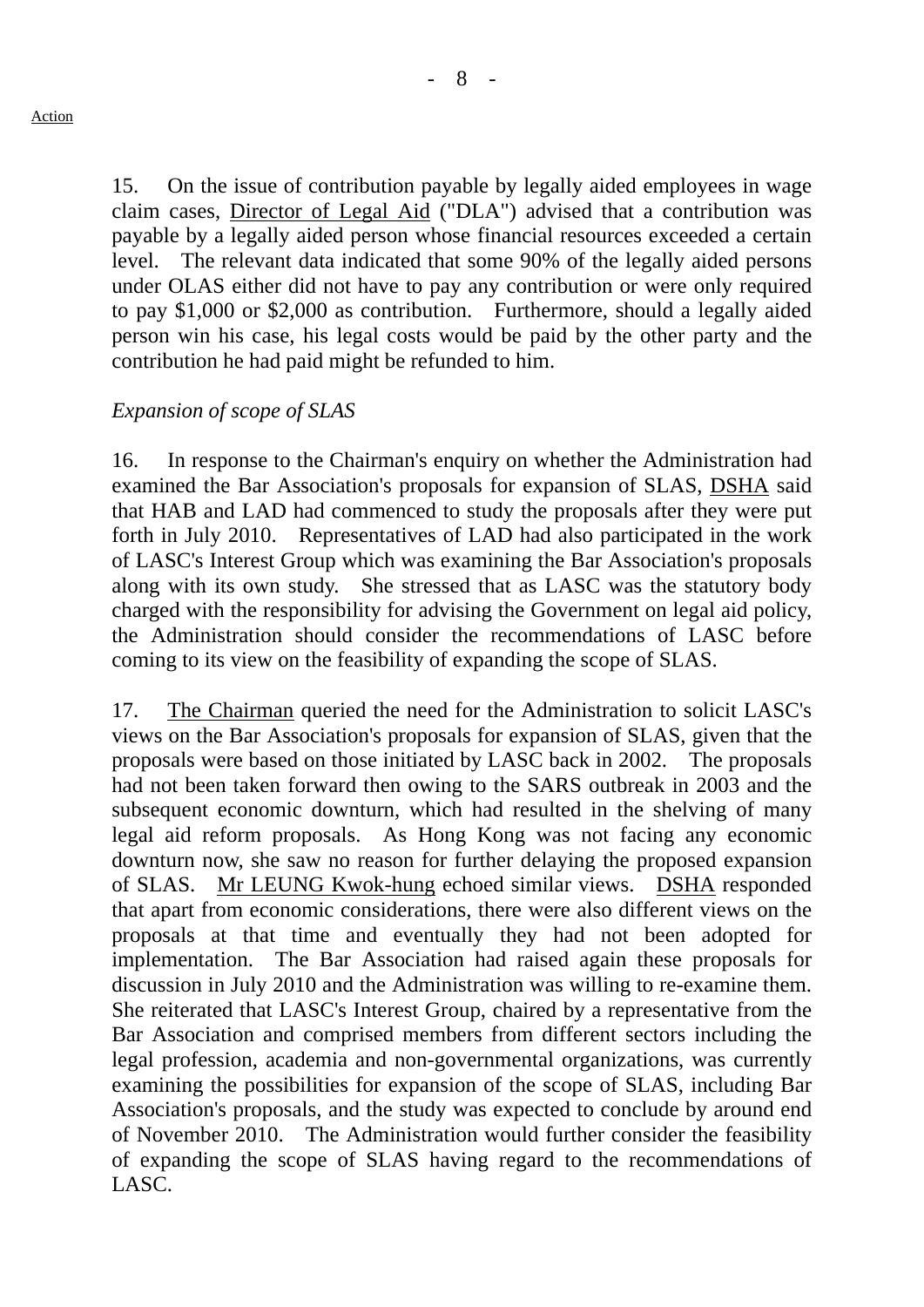18. Ms Audrey EU said that given that SLAS had generated operational surpluses over the years and all SLAS applications had to satisfy the merits test, she saw no reason why its coverage could not be expanded to cover the types of cases proposed by the Bar Association, which were mostly concerned with protection of consumer interests such as claims against financial institutions and insurance companies concerning financial and insurance products.

19. In response, DSHA reiterated that the Administration was willing to consider the expansion of SLAS to cover other types of cases so long as the financial viability of the Scheme would not be affected. LASC was currently studying the types of cases to be covered under the expansion of SLAS which could benefit the public on the one hand and maintain the financial viability of the Scheme on the other. The Administration would consider the recommendations of LASC before coming to its view on the matter. In response to Ms Audrey EU's further enquiry, DSHA said that in assessing whether certain types of cases would affect the financial sustainability of SLAS, such factors as prospects of recovery of damages and legal costs involved would be taken into account.

20. The Chairman said that the decision to expand SLAS to cover medical, dental and legal professional negligence in 1995 was based on two main considerations. First, such types of cases carried a high chance of recovery of damages as the defendants were insured, and hence the financial viability of SLAS would not be affected. Second, these were generally difficult types of cases (such as medical negligence) which were costly to fight and the high legal costs were not affordable by the general public. These were prime factors which should be taken into account in considering the types of cases to be covered under SLAS.

21. The Deputy Chairman also queried the need for the Administration to wait for the outcome of LASC's study before coming to its view on the expansion of SLAS and expressed dissatisfaction that the Administration was dragging its feet on the matter. In his view, the types of cases proposed by the Bar Association for expansion of SLAS were no different from those covered under its current scope such as medical, dental and legal professional negligence and he saw no reason why they could not be covered under SLAS. He also questioned whether LASC had the relevant data for assessing the viability of the Bar Association's proposals, such as the success rate, chance of recovering damages, and damages to costs ratio of the types of cases proposed by the Bar Association for expansion of SLAS, and considered that LAD was in a better position to make such an assessment. He stressed that the decision on the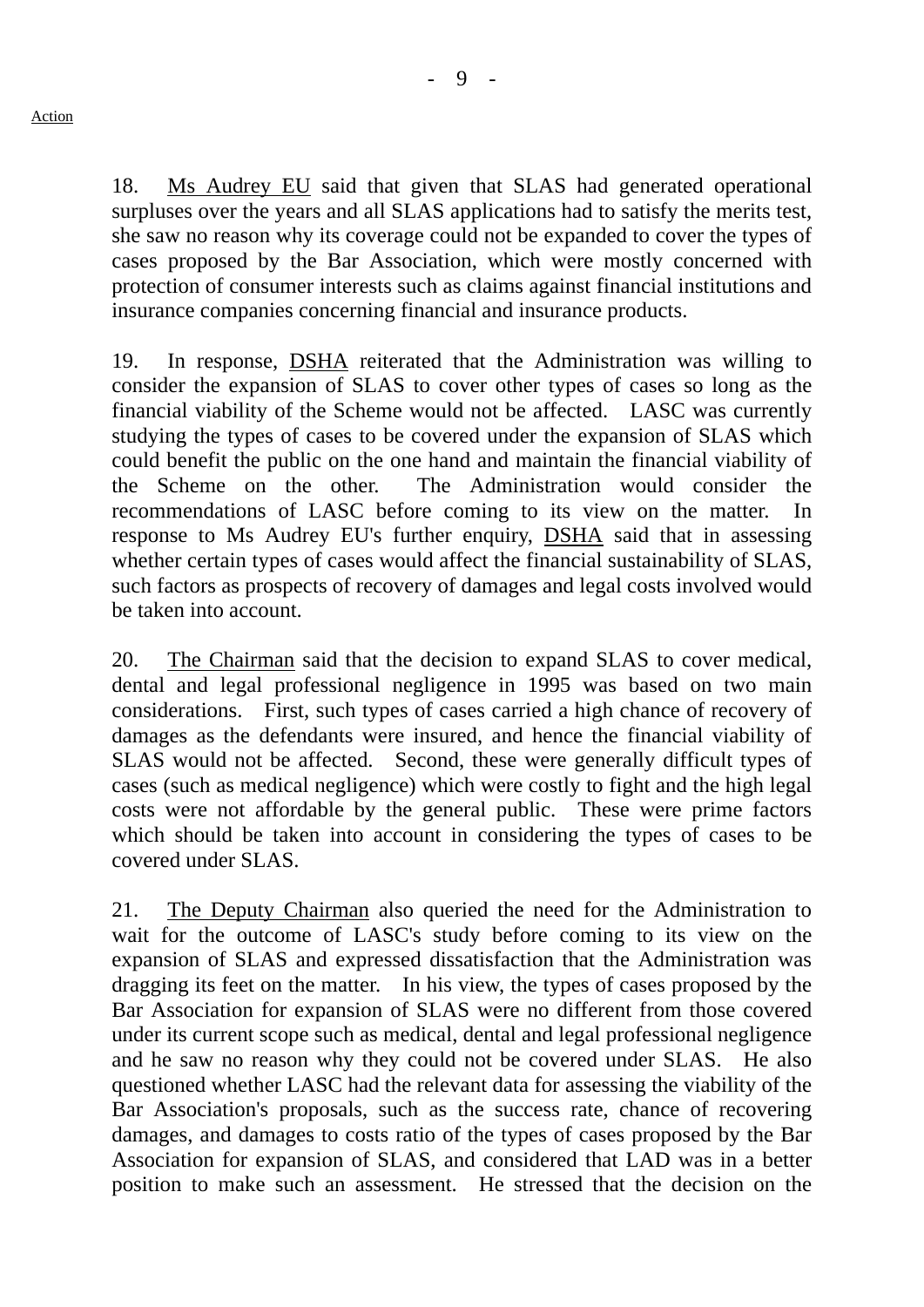coverage of SLAS should not be based solely on economic considerations; facilitating access to justice and upholding the rule of law should also be prime considerations.

22. Mr LEUNG Kwok-hung considered that the Administration was duty-bound to explain to the Panel how it assessed the impact of the Bar Association's proposals for expansion of SLAS on the financial viability of the Scheme.

23. DSHA reiterated that the Administration was willing to look into the expansion of SLAS provided that the financial viability of the Scheme was not jeopardized. She clarified that the Administration had not ruled out the Bar Association's proposals. LASC's Interest Group was studying the types of cases that could be covered under SLAS and the Administration would consider LASC's recommendations before coming to its view on the matter. In considering the feasibility of expansion of SLAS to cover other types of cases, the Administration would take into account all relevant factors, including the chance of recovery of damages, the legal costs involved and whether the damages to be awarded through litigation would make the likely costs worthy of committing, in the light of the overall policy objective of ensuring that no one with reasonable grounds for taking legal actions was prevented from seeking justice due to a lack of means.

24. Mr Valentine YIM enquired whether the Administration had provided its views on the Bar Association's proposals to LASC's Interest Group. DLA responded that so far, LAD had not been requested to provide its views to the Interest Group on expansion of SLAS. The Interest Group had only invited staff of LAD to provide relevant information on SLAS, such as its operation, financial situation and success rates of cases, to assist it in its study.

25. Mr Paul TSE asked whether the Administration would consider the Law Society's suggestion of first implementing its present proposals arising from the five-yearly review, while discussion on expansion of SLAS would continue, so that more people could take early advantage of the proposed extended coverage of legal aid. DSHA responded that it was the Administration's plan to submit at the beginning of the 2010-2011 session the legislative amendments for effecting the proposals for adjusting the FELs for OLAS and SLAS, raising the level of deductible allowance in assessing financial eligibility for legal aid and disregarding part of the savings of elderly in assessing their financial eligibility for legal aid.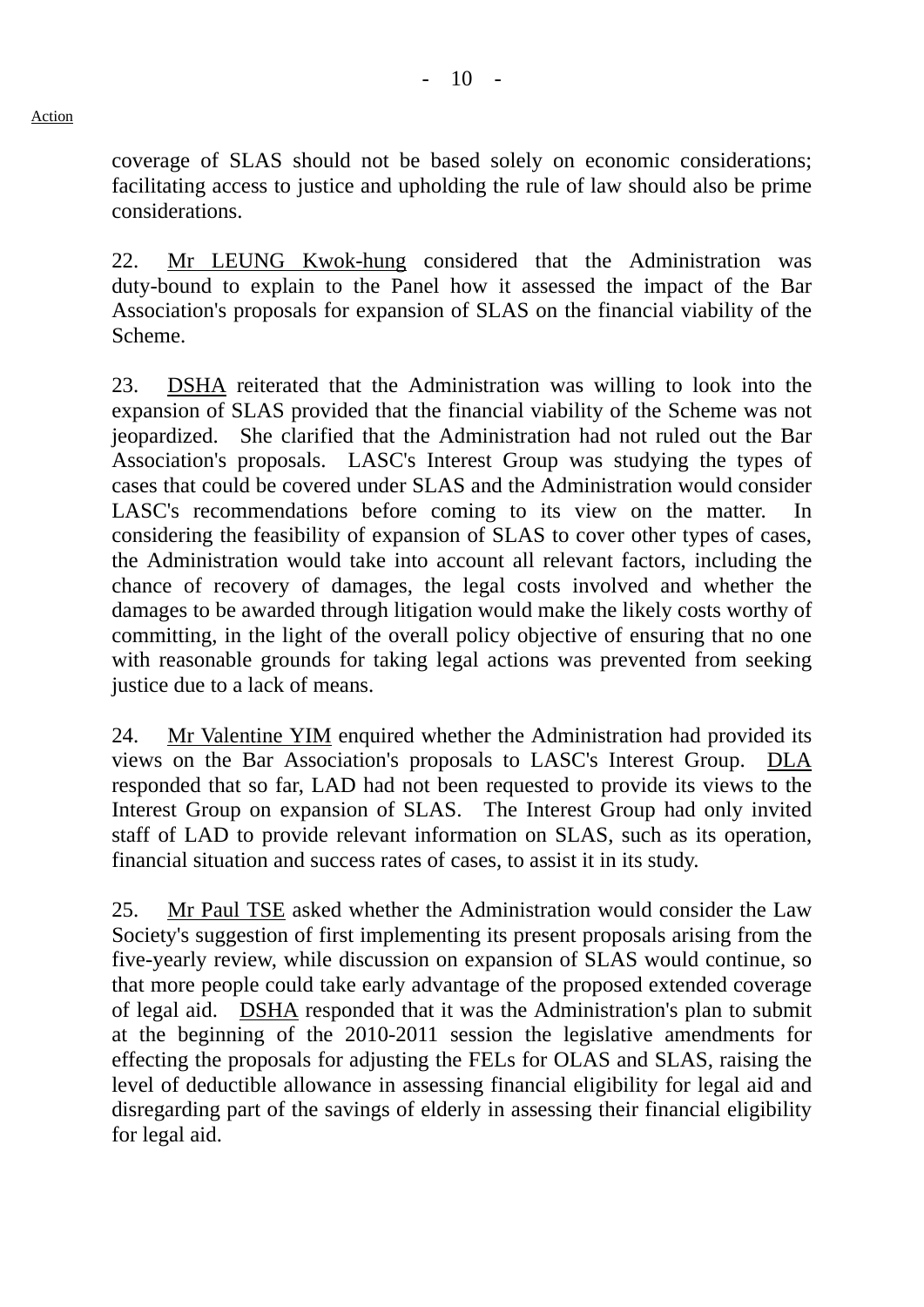26. Referring to the statement in paragraph 15 of the Administration's paper that "to maintain its financial viability, SLAS was by design aimed at cases that carry a high chance of success with good damages to costs ratio", Ms Audrey EU noted the Bar Association's comment that it was contrary to section 10(3) of LAO to assert that SLAS was for cases with high chance of success, because the test was for "reasonable grounds", and not high chance of success. She sought the Administration's view on the Bar Association's comment.

27. DSHA and DLA explained that "high chance of success" in paragraph 15 of the Administration's paper and "reasonable grounds" in section 10(3) of LAO referred to two different matters. Section 10(3) of LAO referred to the threshold for granting individual legal aid applications, i.e. whether an applicant had reasonable grounds for taking legal actions; whereas "high chance of success with good damages to costs ratio" in paragraph 15 of the Administration paper were criteria for determining which types of cases should be covered under SLAS. DLA elaborated that under SLAS, a legally aided person was required to pay a contribution of 6% to 10% of the damages to the SLAS Fund if he won his case; on the other hand, if a legally aided person was unsuccessful in his claim, the SLAS Fund had to pay the legal costs of both parties, which could involve significant sums. Hence, to maintain its financial viability, SLAS only covered cases with a high success rate, a good chance of recovering damages and good damages to costs ratio. The success rate of cases funded under SLAS was about 90%.

28. The Deputy Chairman said that it was his understanding that in deciding whether to grant an application made under OLAS, aside from the merits of the case, LAD would also take into account the recoverability of damages. He believed that the same considerations also applied to assessment of SLAS applications, meaning that LAD could reject a SLAS application should it reckon that the chance of recovery of damages was low. Furthermore, the areas of expansion proposed by the Bar Association involved mostly monetary claims where the defendants were often large corporations. In his view, there was no cause for concern that the proposed expansion of SLAS would undermine the financial viability of the Scheme.

29. DLA responded that LAD would indeed consider the recoverability of damages in assessing legal aid applications under OLAS and SLAS. Given its self-financing nature, he stressed the need to exercise great prudence in considering the types of cases to be covered under SLAS to ensure that the sustainability of the SLAS Fund could be maintained. He reiterated that if there were many SLAS cases where damages could not be recovered from the defendants, the SLAS Fund would be exposed to financial risk.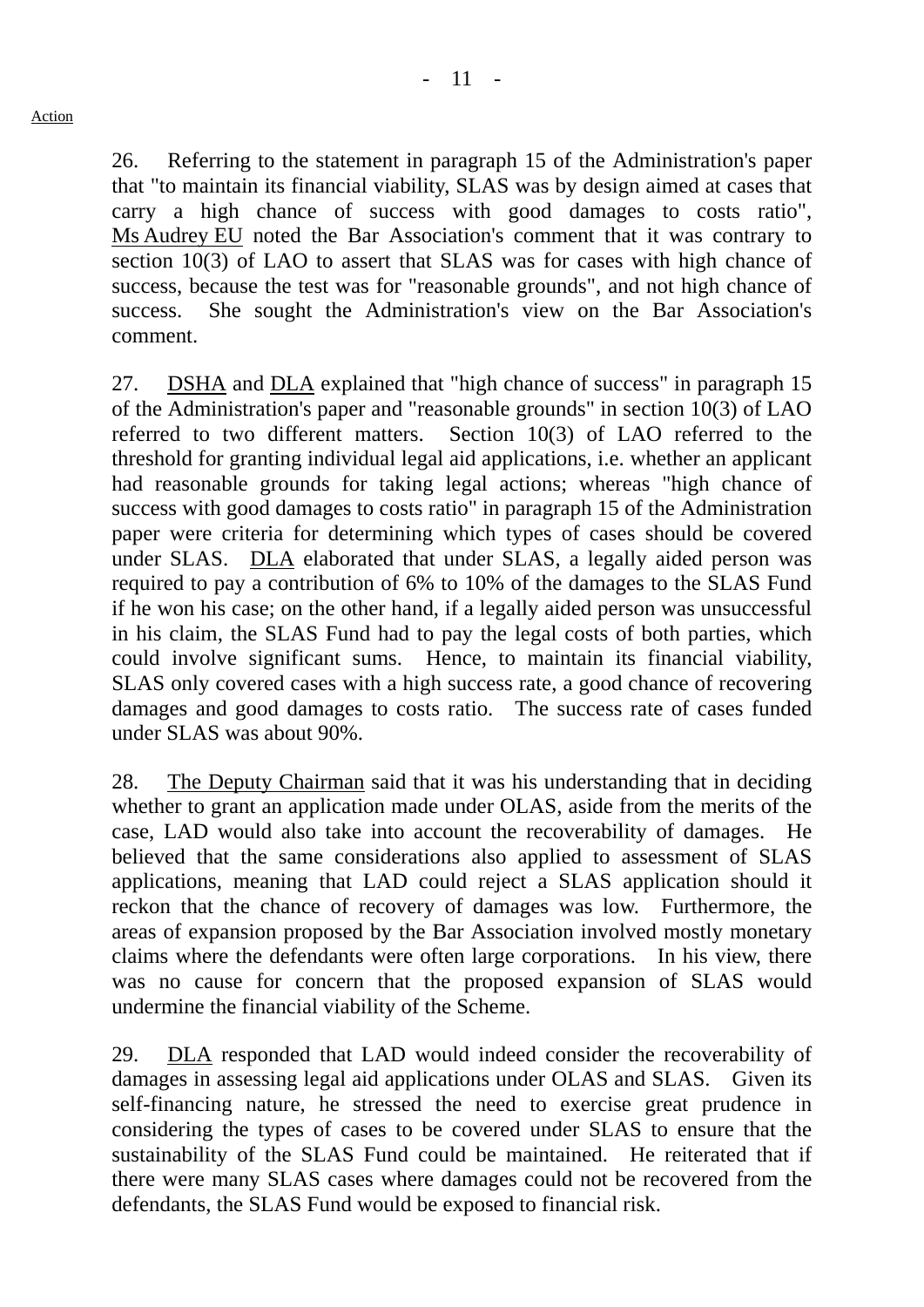30. Ms Audrey EU said that the issue of damages to costs ratio arose in all types of legal aid cases, and was not peculiar to those proposed in the Bar Association's submission. Hence, it was not a valid ground for objecting to the expansion of SLAS. DLA had all along been very prudent in assessing legal aid applications and case monitoring. For cases with low damages to cost ratio, DLA would exercise discretion to reject the applications or ensure early settlements as appropriate. The fact that over 90% of the SLAS cases were successful showed that DLA had been very prudent in the scrutiny of the merits of cases. She trusted that DLA would continue to exercise great prudence in assessing applications after the coverage of SLAS had been expanded. She called on the Administration to consider seriously the Bar Association's proposals for expanding SLAS to improve access to justice for consumers and the middle class.

31. Mr Paul TSE said that should the Administration had serious concern about the expansion of SLAS, it should consider allowing some form of conditional/contingency fee arrangements in Hong Kong to provide an alternative funding avenue for litigants who could not afford the high legal costs and had no recourse to legal aid.

32. The Chairman enquired whether any of the types of cases proposed by the Bar Association for expansion of SLAS were considered by the Administration to have an adverse impact on the financial viability of SLAS. DLA responded that LAD was collating relevant information on the types of cases proposed by the Bar Association, such as the size of the monetary claims and chance of recovery of damages. The Chairman requested DLA to provide such information and analysis for the Panel's reference. DLA said that he noted that the Bar Association had provided information on the recoverability of damages of the types of cases proposed for expansion of SLAS. LAD would need to ascertain whether legal aid for such types of cases had been granted under OLAS and would provide relevant information to the Panel if available.

Admin

33. Mr Nicolas Pirie and Mr Ruy Barretto considered that the Administration had confused the merits test under section 10(3) of LAO with the issue of recoverability of damage. Mr Barretto stressed that the Bar Association recognized the importance of ensuring that the types of cases covered under SLAS should have a reasonably good chance of recovering damages, and the categories of cases proposed by the Bar Association all met this important criterion. Mr Barretto further said that, as stated in Bar's submission, it was wrong for HAB to assert that SLAS was for cases with good damages to cost ratio when in fact SLAS was for difficult types of cases such as medical